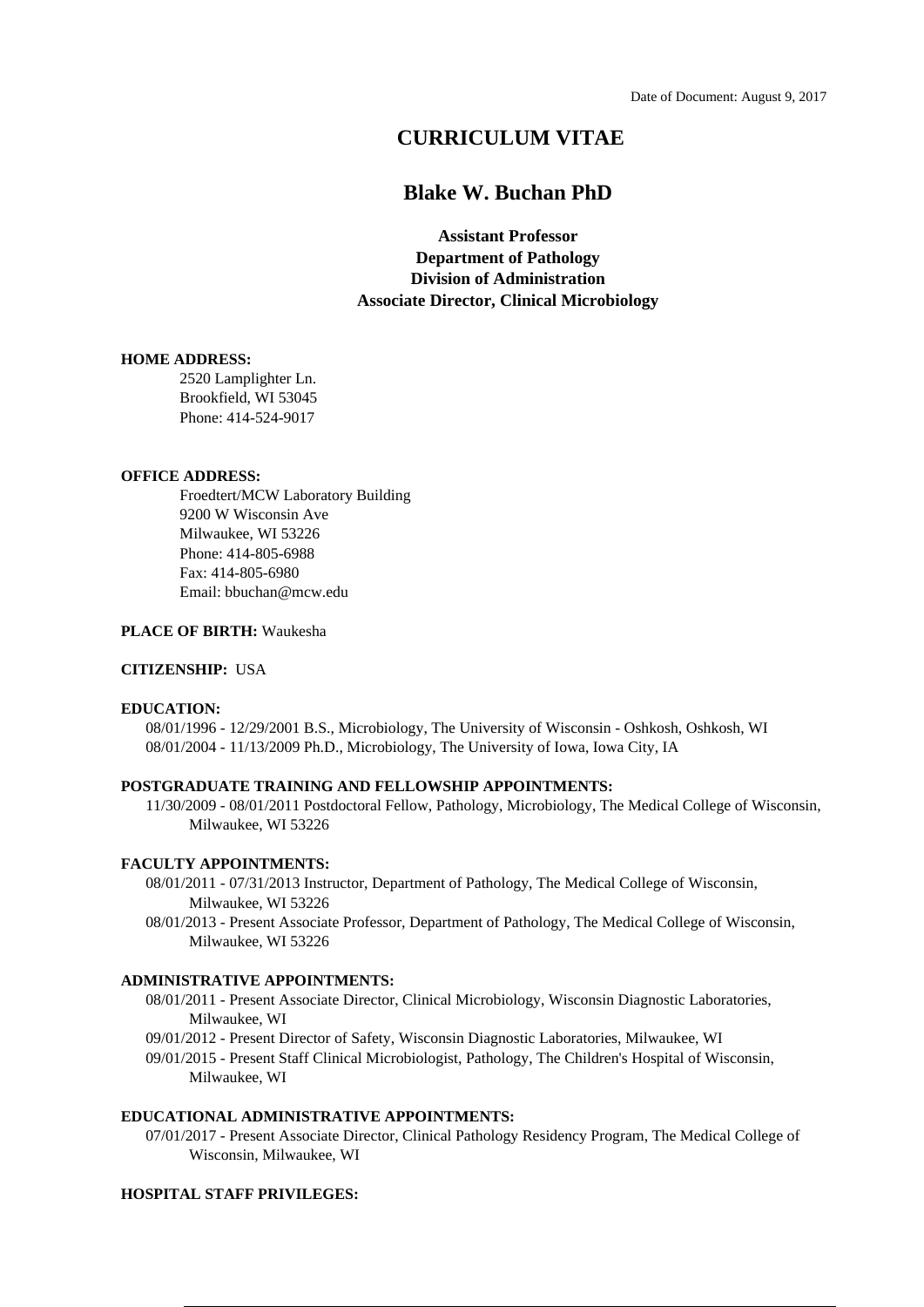08/01/2011 - Present Froedtert Hospital, 9200 W. Wisconsin Ave, Milwaukee, WI 53226 09/01/2015 - Present The Children's Hospital of Wisconsin, 9200 W. Wisconsin Ave, Milwaukee, WI 53226

## **SPECIALTY BOARDS AND CERTIFICATION:**

| <b>Board Certified</b>                 | <b>Issue Date</b> | <b>Expiration</b> |
|----------------------------------------|-------------------|-------------------|
| American Board of Medical Microbiology | 01/01/2014        | 12/31/2020        |

#### **EDITORSHIPS/EDITORIAL BOARDS/JOURNAL REVIEWS:**

Editorial Board

Ad-Hoc Reviewer

06/01/2001 - Present Journal of Clinical Microbiology 04/01/2013 - Present Diagnostic Microbiology and Infectious Disease

### **NATIONAL ELECTED/APPOINTED LEADERSHIP AND COMMITTEE POSITIONS:**

01/01/2013 - Present Board Member, Special Interest Group Director, Bacteriology Special Interest Group, South Central Association for Clinical Microbiology

### **INVITED LECTURES/WORKSHOPS/PRESENTATIONS:**

#### **Local**

Buchan, BW, Gram-Negative Mechanisms of Antimicrobial Resistance, Infectious Disease Microbiology Conference, Froedtert Hospital, Milwaukee, WI, 02/18/2013 - Present

Buchan, BW, 12. Clash of the Titans: MALDI-ToF MS Versus Nucleic Acid-based Methods for the Identification of Microorganisms Directly from Positive Blood Culture Broths, Lunch and Learn Conference, Columbia St. Marys Hospital. Milwaukee, WI, 04/16/2013 - Present

#### **Regional**

- Buchan, BW, New Technologies in Bacterial ID (MALDI-TOF), BD Inform Educational Series Workshop, Hilton Seattle Airport & Conference Center, Seattle, WA, 04/05/2011 - Present
- Buchan, BW, New Technologies in Bacterial ID (MALDI-TOF), BD Inform Educational Series Workshop, Omni Severin Hotel, Indianapolis, IN, 04/28/2011 - Present
- Buchan, BW, Inducible Macrolide-Lincosamide-Streptogramin B (iMLSb) Resistance in Staphylococcus Species, Illinois Fall SCACM Meeting, Loyola University Medical Center, Maywood, IL, 10/04/2011 - Present
- Buchan, BW, Ledeboer, NA, Microbial Specimen Processing Yesterday, Today and Tomorrow: Point / Counterpoint, Illinois Fall SCACM Meeting, Loyola University Medical Center, Maywood, IL, 10/05/2012 - Present

#### **National**

- Buchan, BW, Characterization of Bacteria from Positive Blood Cultures- Results and Impact, Bruker Symposium, Muriel's on Jackson Square, New Orleans, LA, 05/22/2011 - Present
- Buchan, BW, Infectious Disease Testing with the Verigene System: Sample-to-Result Multiplex Assays for Blood Cultures and Enteric Pathogens, Nanosphere AMP Corporate Workshop. Association for Molecular Pathology (AMP) Annual Meeting, Long Beach, CA, 10/24/2012 - Present

### **International**

- Buchan, BW, Evaluation of Matrix-Assisted Laser Desorption/Ionization Time of Flight (MALDI-TOF) for the Identification of Microorganisms Directly from Positive Blood Culture Bottles, 49th Annual Meeting of the Infectious Diseases Society of America, Boston Convention and Exhibition Center. Boston, MA, 10/22/2011 - Present
- Buchan, BW, Recent Advances in Mycobacterial Culture, Identification and Susceptibility Testing Including MALDI-TOF, Thermo Scientific Expert Opinion Session. 22nd European Congress of Clinical Microbiology and Infectious Disease, London, GB., 03/02/2012 - Present
- Buchan, BW, Comparison of MALDI-TOF MS to nucleic acid sequencing for the identification of clinical isolates of Mycobacterium spp., 52nd ICAAC Meeting, Moscone Convention Center, San Francisco,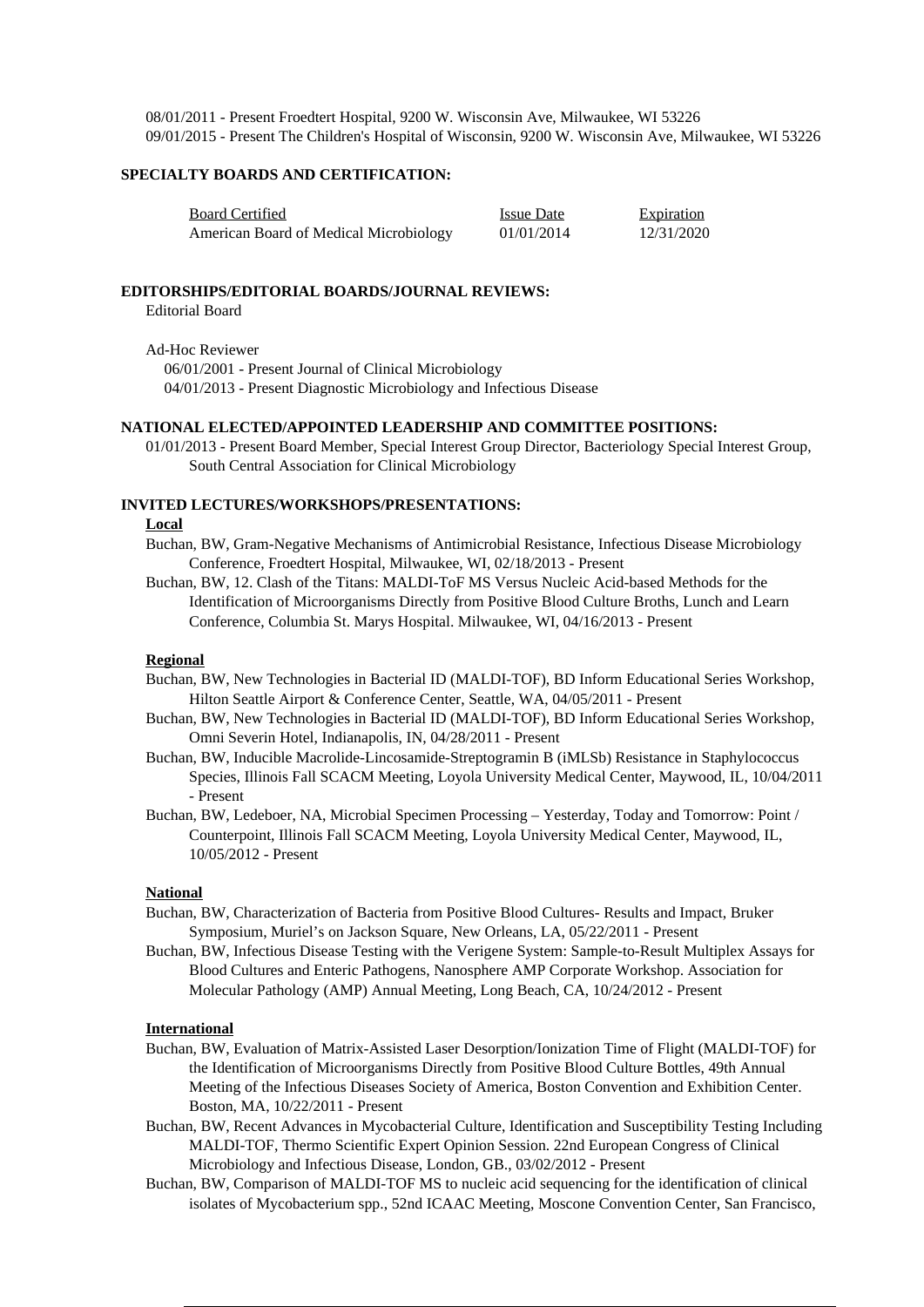CA, 09/09/2012 - Present

### **COMMITTEE SERVICE:**

### **Hospital**

08/01/2012 - Present Committee Member, Infection Control Committee, Froedtert Hospital

## **BIBLIOGRAPHY**

### **Refereed Journal Publications/Original Papers**

- 1. Sreenath HK, Bingman CA, Buchan BW, Seder KD, Burns BT, Geetha HV, Jeon WB, Vojtik FC, Aceti DJ, Frederick RO, Phillips GN Jr, Fox BG. Protocols for production of selenomethionine-labeled proteins in 2-L polyethylene terephthalate bottles using auto-induction medium. Protein Expr Purif. 2005 Apr;40(2):256-67.
- 2. Schulert GS, McCaffrey RL, Buchan BW, Lindemann SR, Hollenback C, Jones BD, Allen LA. Francisella tularensis genes required for inhibition of the neutrophil respiratory burst and intramacrophage growth identified by random transposon mutagenesis of strain LVS. Infect Immun. 2009 Apr;77(4):1324-36. PMCID: PMC2663180
- 3. Buchan BW, McLendon MK, Jones BD. Identification of differentially regulated francisella tularensis genes by use of a newly developed Tn5-based transposon delivery system. Appl Environ Microbiol. 2008 May;74(9):2637-45. PMCID: PMC2394869
- 4. Buchan BW, McCaffrey RL, Lindemann SR, Allen LA, Jones BD. Identification of migR, a regulatory element of the Francisella tularensis live vaccine strain iglABCD virulence operon required for normal replication and trafficking in macrophages. Infect Immun. 2009 Jun;77(6):2517-29. PMCID: PMC2687360
- 5. McCaffrey RL, Schwartz JT, Lindemann SR, Moreland JG, Buchan BW, Jones BD, Allen LA. Multiple mechanisms of NADPH oxidase inhibition by type A and type B Francisella tularensis. J Leukoc Biol. 2010 Oct;88(4):791-805. PMCID: PMC2974429
- 6. Ulland TK, Buchan BW, Ketterer MR, Fernandes-Alnemri T, Meyerholz DK, Apicella MA, Alnemri ES, Jones BD, Nauseef WM, Sutterwala FS. Cutting edge: mutation of Francisella tularensis mviN leads to increased macrophage absent in melanoma 2 inflammasome activation and a loss of virulence. J Immunol. 2010 Sep 01;185(5):2670-4. PMCID: PMC2953561
- 7. Jannetto PJ, Buchan BW, Vaughan KA, Ledford JS, Anderson DK, Henley DC, Quigley NB, Ledeboer NA. Real-time detection of influenza a, influenza B, and respiratory syncytial virus a and B in respiratory specimens by use of nanoparticle probes. J Clin Microbiol. 2010 Nov;48(11):3997-4002. PMCID: PMC3020893
- 8. Buchan BW, Ledeboer NA. Identification of two borderline oxacillin-resistant strains of Staphylococcus aureus from routine nares swab specimens by one of three chromogenic agars evaluated for the detection of MRSA. Am J Clin Pathol. 2010 Dec;134(6):921-7.
- 9. Buchan BW, Peterson JF, Cogbill CH, Anderson DK, Ledford JS, White MN, Quigley NB, Jannetto PJ, Ledeboer NA. Evaluation of a microarray-based genotyping assay for the rapid detection of cytochrome P450 2C19 \*2 and \*3 polymorphisms from whole blood using nanoparticle probes. Am J Clin Pathol. 2011 Oct;136(4):604-8.
- 10. Anderson NW, Buchan BW, Riebe KM, Parsons LN, Gnacinski S, Ledeboer NA. Effects of solid-medium type on routine identification of bacterial isolates by use of matrix-assisted laser desorption ionization-time of flight mass spectrometry. J Clin Microbiol. 2012 Mar;50(3):1008-13. PMCID: PMC3295166
- 11. Buchan BW, Riebe KM, Ledeboer NA. Comparison of the MALDI Biotyper system using Sepsityper specimen processing to routine microbiological methods for identification of bacteria from positive blood culture bottles. J Clin Microbiol. 2012 Feb;50(2):346-52. PMCID: PMC3264150
- 12. Buchan BW, Anderson NW, Ledeboer NA. Comparison of BD Phoenix and bioMérieux Vitek 2 automated systems for the detection of macrolide-lincosamide-streptogramin B resistance among clinical isolates of Staphylococcus. Diagn Microbiol Infect Dis. 2012 Mar;72(3):291-4.
- 13. Buchan BW, Mackey TL, Daly JA, Alger G, Denys GA, Peterson LR, Kehl SC, Ledeboer NA. Multicenter clinical evaluation of the portrait toxigenic C. difficile assay for detection of toxigenic Clostridium difficile strains in clinical stool specimens. J Clin Microbiol. 2012 Dec;50(12):3932-6. PMCID: PMC3502949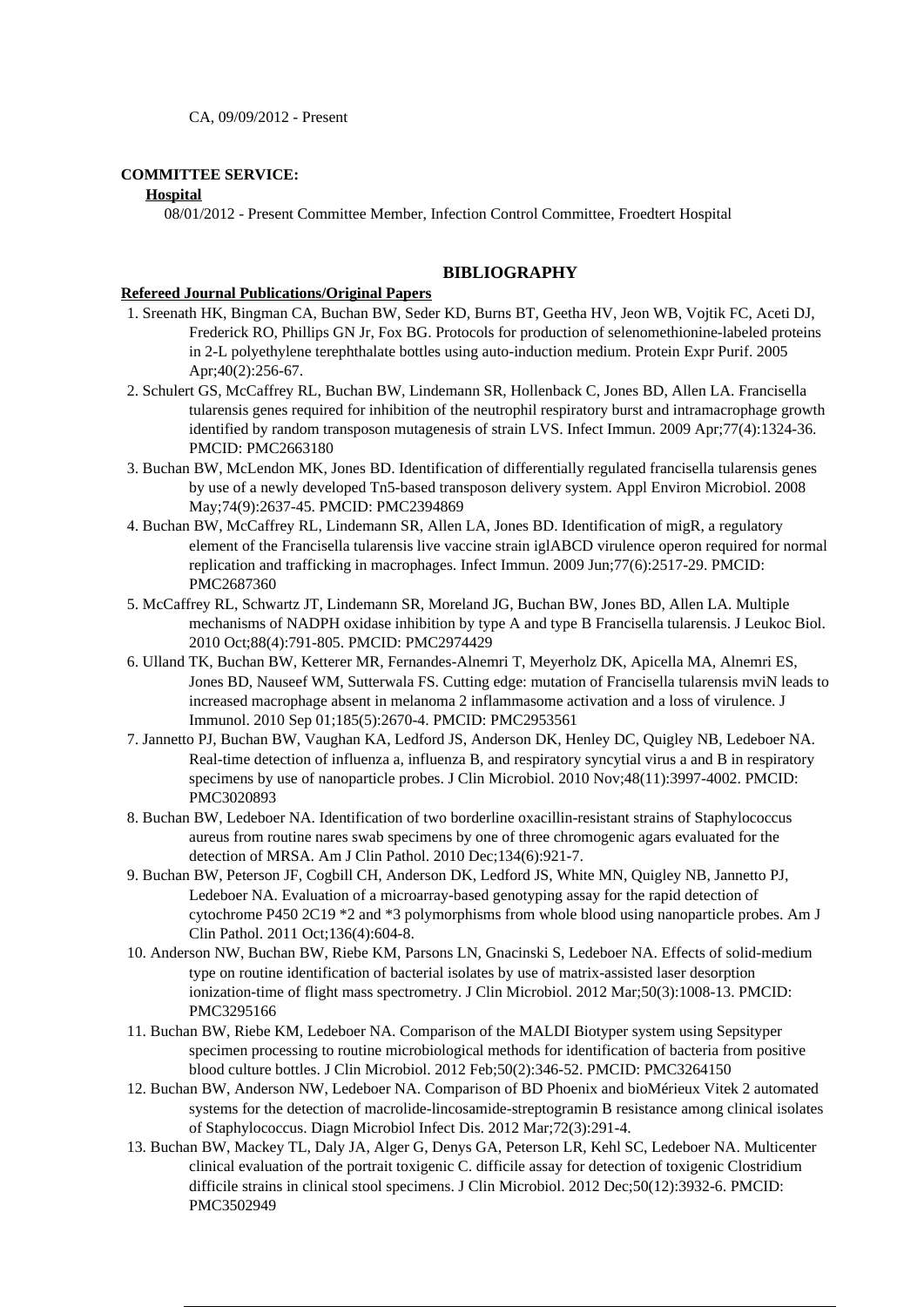- 14. Ulland TK, Janowski AM, Buchan BW, Faron M, Cassel SL, Jones BD, Sutterwala FS. Francisella tularensis live vaccine strain folate metabolism and pseudouridine synthase gene mutants modulate macrophage caspase-1 activation. Infect Immun. 2013 Jan;81(1):201-8. PMCID: PMC3536133
- 15. Buchan BW, Ledeboer NA. Advances in identification of clinical yeast isolates by use of matrix-assisted laser desorption ionization-time of flight mass spectrometry. J Clin Microbiol. 2013 May;51(5):1359-66. PMCID: PMC3647935
- 16. Anderson NW, Buchan BW, Mayne D, Mortensen JE, Mackey TL, Ledeboer NA. Multicenter clinical evaluation of the illumigene group A Streptococcus DNA amplification assay for detection of group A Streptococcus from pharyngeal swabs. J Clin Microbiol. 2013 May;51(5):1474-7. PMCID: PMC3647941
- 17. Anderson NW, Buchan BW, Young CL, Newton DW, Brenke C, Lapsley L, Granato PA, Ledeboer NA. Multicenter clinical evaluation of VRESelect agar for identification of vancomycin-resistant Enterococcus faecalis and Enterococcus faecium. J Clin Microbiol. 2013 Aug;51(8):2758-60. PMCID: PMC3719601
- 18. Buchan BW, Ginocchio CC, Manii R, Cavagnolo R, Pancholi P, Swyers L, Thomson RB Jr, Anderson C, Kaul K, Ledeboer NA. Multiplex identification of gram-positive bacteria and resistance determinants directly from positive blood culture broths: evaluation of an automated microarray-based nucleic acid test. PLoS Med. 2013;10(7):e1001478. PMCID: PMC3699453
- 19. Anderson NW, Buchan BW, Ledeboer NA. Light microscopy, culture, molecular, and serologic methods for detection of herpes simplex virus. J Clin Microbiol. 2014 Jan;52(1):2-8. PMCID: PMC3911428
- 20. Buchan BW, Olson WJ, Pezewski M, Marcon MJ, Novicki T, Uphoff TS, Chandramohan L, Revell P, Ledeboer NA. Clinical evaluation of a real-time PCR assay for identification of Salmonella, Shigella, Campylobacter (Campylobacter jejuni and C. coli), and shiga toxin-producing Escherichia coli isolates in stool specimens. J Clin Microbiol. 2013 Dec;51(12):4001-7. PMCID: PMC3838069
- 21. Carroll KC, Buchan BW, Tan S, Stamper PD, Riebe KM, Pancholi P, Kelly C, Rao A, Fader R, Cavagnolo R, Watson W, Goering RV, Trevino EA, Weissfeld AS, Ledeboer NA. Multicenter evaluation of the Verigene Clostridium difficile nucleic acid assay. J Clin Microbiol. 2013 Dec;51(12):4120-5. PMCID: PMC3838056
- 22. Ledeboer NA, Lopansri BK, Dhiman N, Cavagnolo R, Carroll KC, Granato P, Thomson R Jr, Butler-Wu SM, Berger H, Samuel L, Pancholi P, Swyers L, Hansen GT, Tran NK, Polage CR, Thomson KS, Hanson ND, Winegar R, Buchan BW. Identification of Gram-Negative Bacteria and Genetic Resistance Determinants from Positive Blood Culture Broths by Use of the Verigene Gram-Negative Blood Culture Multiplex Microarray-Based Molecular Assay. J Clin Microbiol. 2015 Aug;53(8):2460-72. PMCID: PMC4508435
- 23. Faron ML, Ledeboer NA, Granato P, Daly JA, Pierce K, Pancholi P, Uphoff TS, Buchan BW. Detection of Group A Streptococcus in Pharyngeal Swab Specimens by Use of the AmpliVue GAS Isothermal Helicase-Dependent Amplification Assay. J Clin Microbiol. 2015 Jul;53(7):2365-7. PMCID: PMC4473221
- 24. Harrington SM, Buchan BW, Doern C, Fader R, Ferraro MJ, Pillai DR, Rychert J, Doyle L, Lainesse A, Karchmer T, Mortensen JE. Multicenter evaluation of the BD max enteric bacterial panel PCR assay for rapid detection of Salmonella spp., Shigella spp., Campylobacter spp. (C. jejuni and C. coli), and Shiga toxin 1 and 2 genes. J Clin Microbiol. 2015 May;53(5):1639-47. PMCID: PMC4400754
- 25. Buchan BW, Allen S, Burnham CA, McElvania TeKippe E, Davis T, Levi M, Mayne D, Pancholi P, Relich RF, Thomson R, Ledeboer NA. Comparison of the next-generation Xpert MRSA/SA BC assay and the GeneOhm StaphSR assay to routine culture for identification of Staphylococcus aureus and methicillin-resistant S. aureus in positive-blood-culture broths. J Clin Microbiol. 2015 Mar;53(3):804-9. PMCID: PMC4390651
- 26. Buchan BW, Faron ML, Fuller D, Davis TE, Mayne D, Ledeboer NA. Multicenter clinical evaluation of the Xpert GBS LB assay for detection of group B Streptococcus in prenatal screening specimens. J Clin Microbiol. 2015 Feb;53(2):443-8. PMCID: PMC4298547
- 27. Buchan BW, Ledeboer NA. Emerging technologies for the clinical microbiology laboratory. Clin Microbiol Rev. 2014 Oct;27(4):783-822. PMCID: PMC4187641
- 28. Beck ET, Buchan BW, Riebe KM, Alkins BR, Pancholi P, Granato PA, Ledeboer NA. Multicenter evaluation of the Quidel Lyra Direct C. difficile nucleic acid amplification assay. J Clin Microbiol. 2014 Jun;52(6):1998-2002. PMCID: PMC4042815
- 29. Buchan BW, Olson WJ, Mackey TL, Ledeboer NA. Clinical evaluation of the walk-away specimen processor and ESwab for recovery of Streptococcus agalactiae isolates in prenatal screening